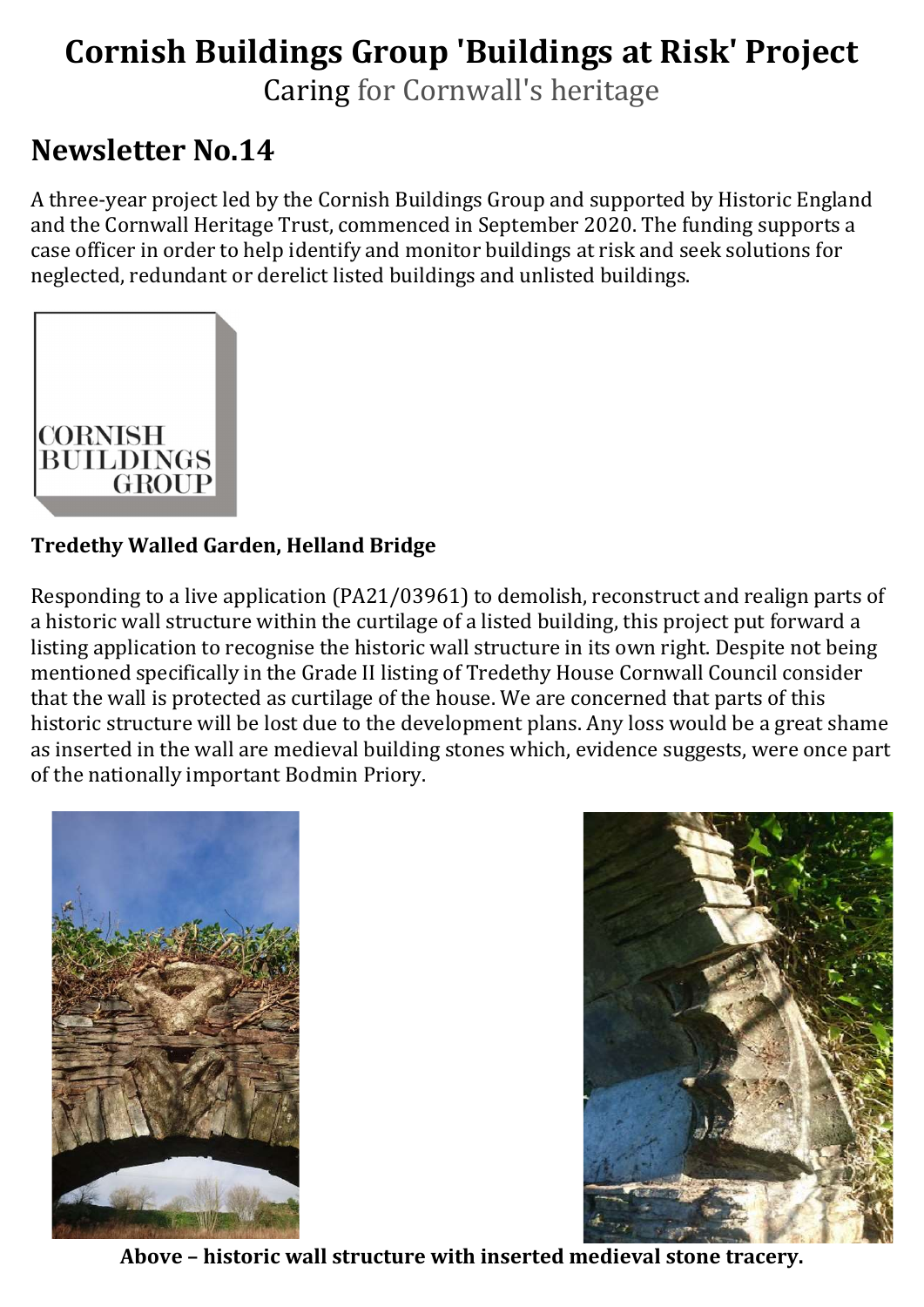Our detailed application was not put forward for assessment and was therefore not subject to any investigation.

Historic England response was as follows

Thank you for submitting this application along with your research and documentation. We appreciate you taking the time to consider possible additions to the National Heritage List for England.

We previously assessed Tredethy Walled Garden in December 2021 and at the time the local authority had already determined the structures were protected by curtilage listing by way of association with the grade II listed Tredethy House (List Entry1327967).

We appreciate that this is acknowledged in your application and after reviewing the material provided, Historic England considers that this is an appropriate level of protection and that we will not be taking the application to have the Walled Garden listed in its own right further.

We appreciate this may be disappointing but decisions on planning proposals which may affect the curtilage structures should continue to be determined by Cornwall Council's Conservation Officer or equivalent.

We are disappointed that our application was not assessed and will await a determination from Cornwall Council in whether parts of this historic wall will now be lost for development.



Walled garden at Tredethy House near Bodmin, some demolition has already taken place.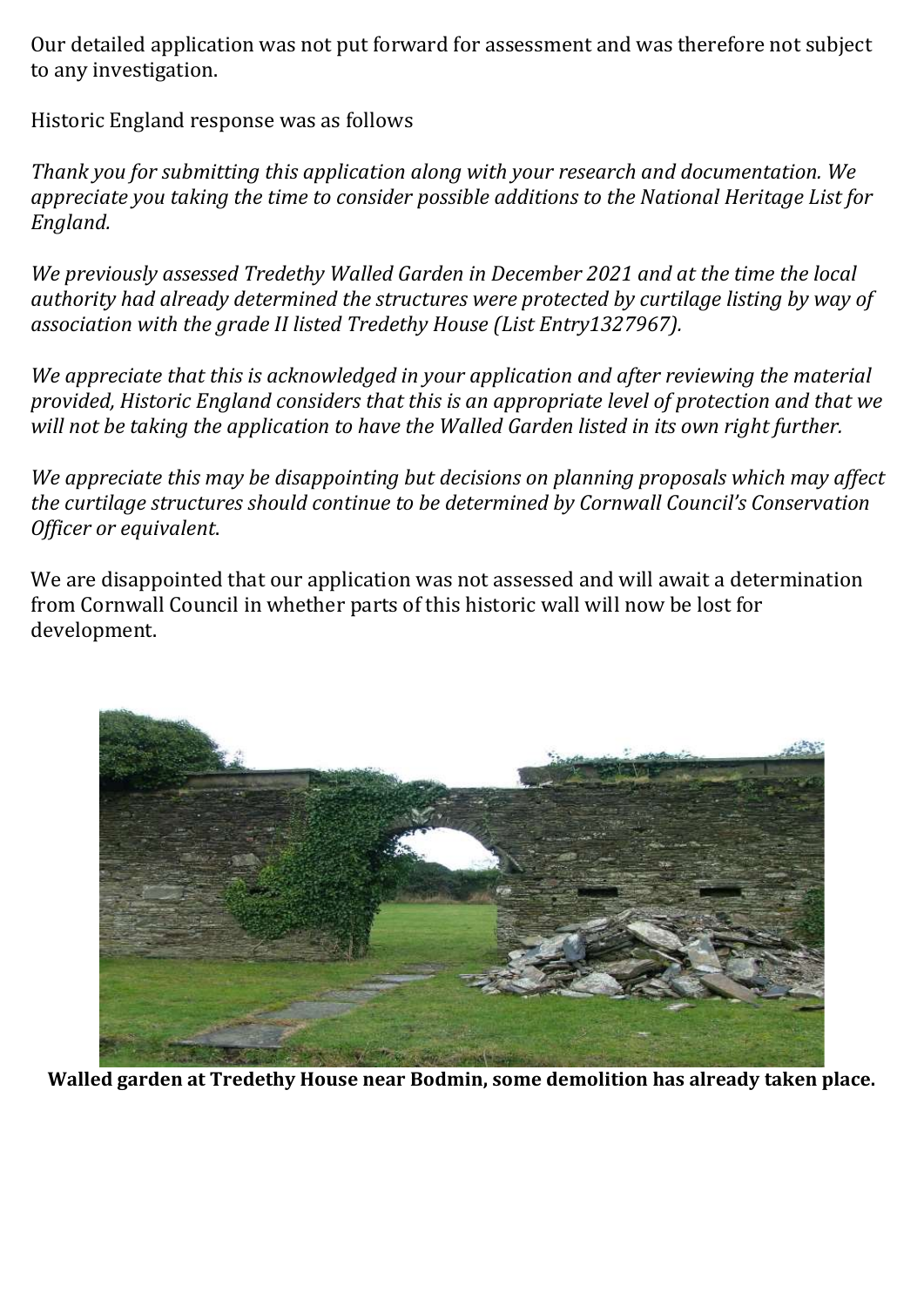# Polvellan Manor, Looe

Another building that this project unsuccessfully put forward for listing was Polvellan Manor, Looe.

This former country house (latterly a hotel) remains in a perilous state and the latest plans to turn the manor into residential units with an enabling development alongside has now been withdrawn. We wonder now, without any statutory protection or plans for redevelopment, whether there are any hopes of saving this important heritage asset.

## Enforcement requests

Our three enforcement requests, noted in Newsletter 13, have not yet been responded to by Cornwall Council. Our applications were for investigations at Criggan Mill (EN22/00023), Riviere Farm (EN22/00079) and the Carpenter's Shop at St Day (EN22/00080). We have passed additional information onto Cornwall Council by request.

# Pixie House, near Tintagel

# The Grade II listing (SX0819186214) states

TINTAGEL SX 08 NE Pixie House to west of Lower 4/165 Penpethy II Shop, possibly built as a cottage. Probably late C19. Slate stone rubble. Scantle slate roof with semi-conical hipped end on left and hipped end on right with gable end to porch. Projecting front lateral stone rubble stack. Very small 1 room plan with entrance through gabled porch on right and rounded left end. Heated by a front lateral stack. Single storey. Picturesque asymmetrical front elevation with low slate roof with semi-conical hipped end on left and gabled open-fronted porch on right slightly to right of centre of front a large lateral stack with wide set-offs, the shaft with slated weathering at top. 2 narrow window openings flank the stack, the left-hand half dormer window with a gabled roof. Narrow window opening in left hand side wall. Interior has segmental arched slate lintel to the fireplace and an exposed collar rafter roof. A board inside the porch states that this house, traditionally built for the piskies in the C19, was formerly inhabited by an old woman.

Today the property is extremely neglected and much of the roof has collapsed in. The building's derelict state has forced a groundswell of opinion on social media, and we believe has prompted some discussion between Cornwall Council, the parish council and the building's owners.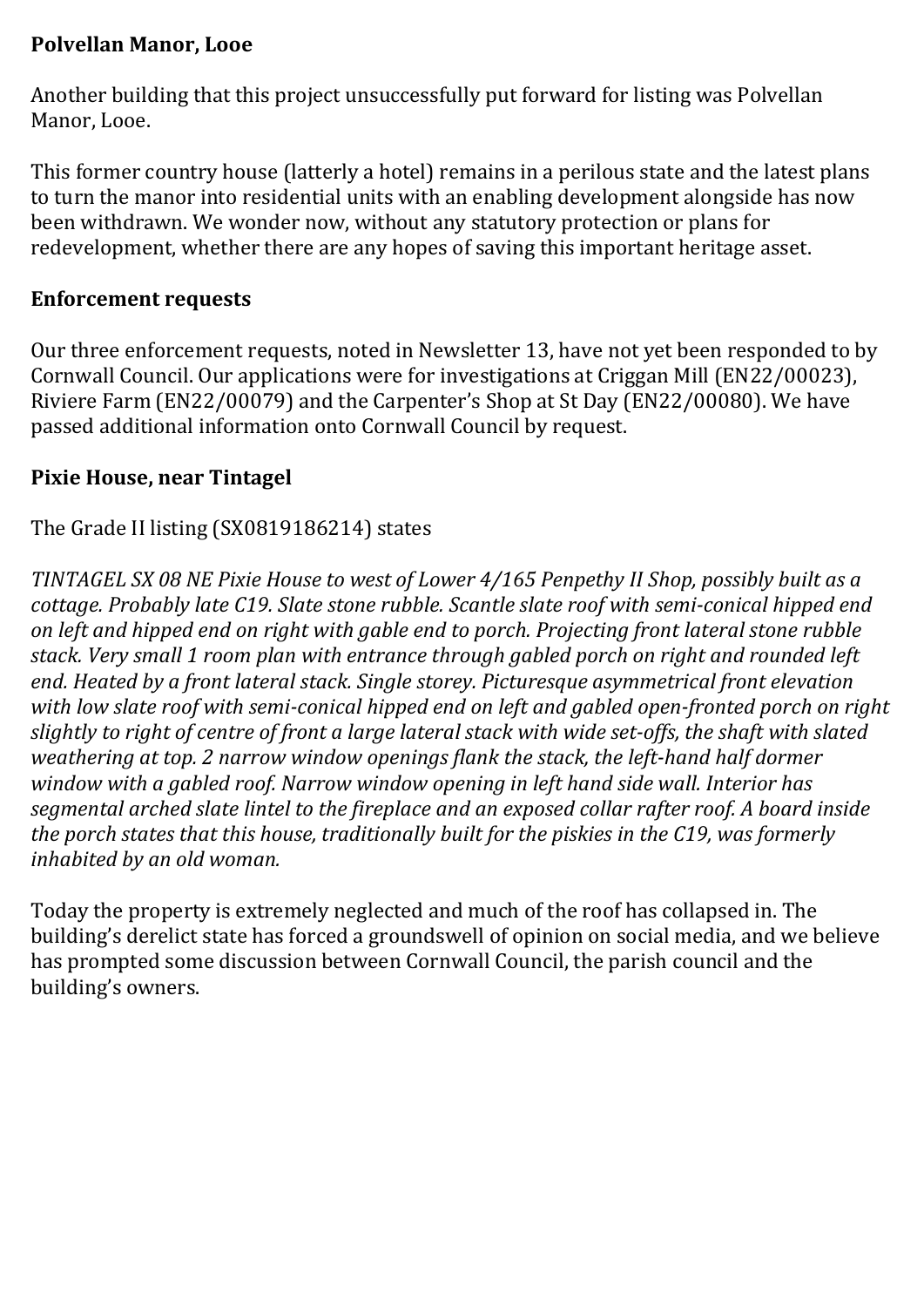

The Pixie House, in the early 20th century.

# Cornwall Council

The ability to manage change in the historic environment is only as good as the resources available. The Historic Environments Service exists within the local authority in order to respond to planning officers when consulted on planning/listed building consent applications and to provide advice through paid pre-application submissions. Currently the Historic Environment (Planning) Team covers the whole of the county but consists of only a team leader and six officers, two of which deal with archaeology. For such a high workload and with such few people to provide sound, high quality, advice, we wonder if this department needs further resources.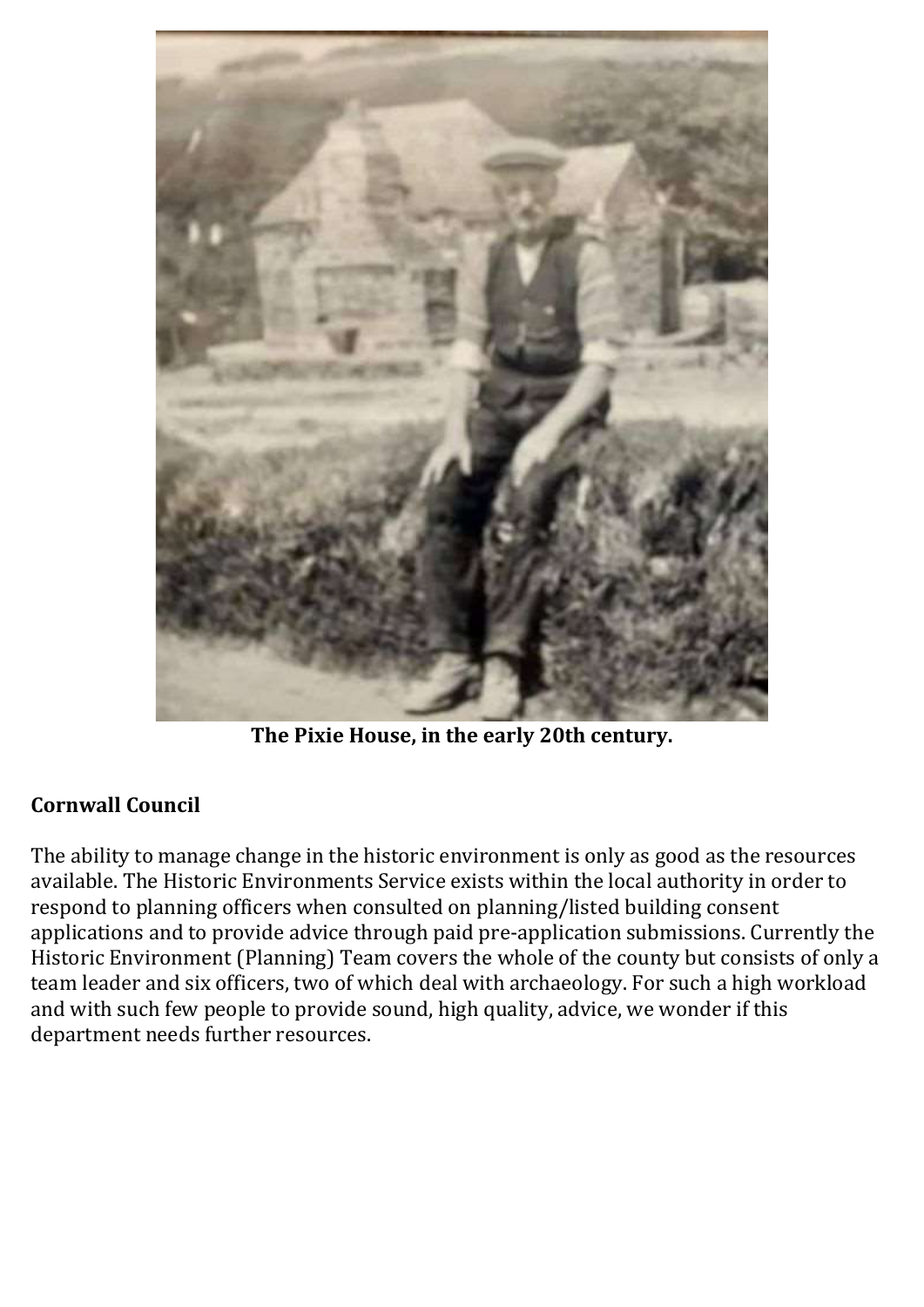# Falmouth Methodist Chapel



The chapel was bombed in 1940

The last service at this chapel took place several weeks ago and the building is now closed. Although not at risk as yet this project with support of Falmouth Civic Trust are researching the building's history for a potential listing application to Historic England. If you have any old photographs of the chapel please let us know.

#### How can you follow the project?

Our WordPress blog https://buildingsatrisk.wordpress.com/

Our website https://sites.google.com/site/cornishbuildingsgroup/home

Updates and alerts will be shared via our Twitter feed @CbgCornwall

To keep up-to-date on the project please follow our blog; when we have something to say you will receive an alert. Or you can follow us on Twitter.

#### Please support us

We welcome any feedback on any aspect of the project and its aims.